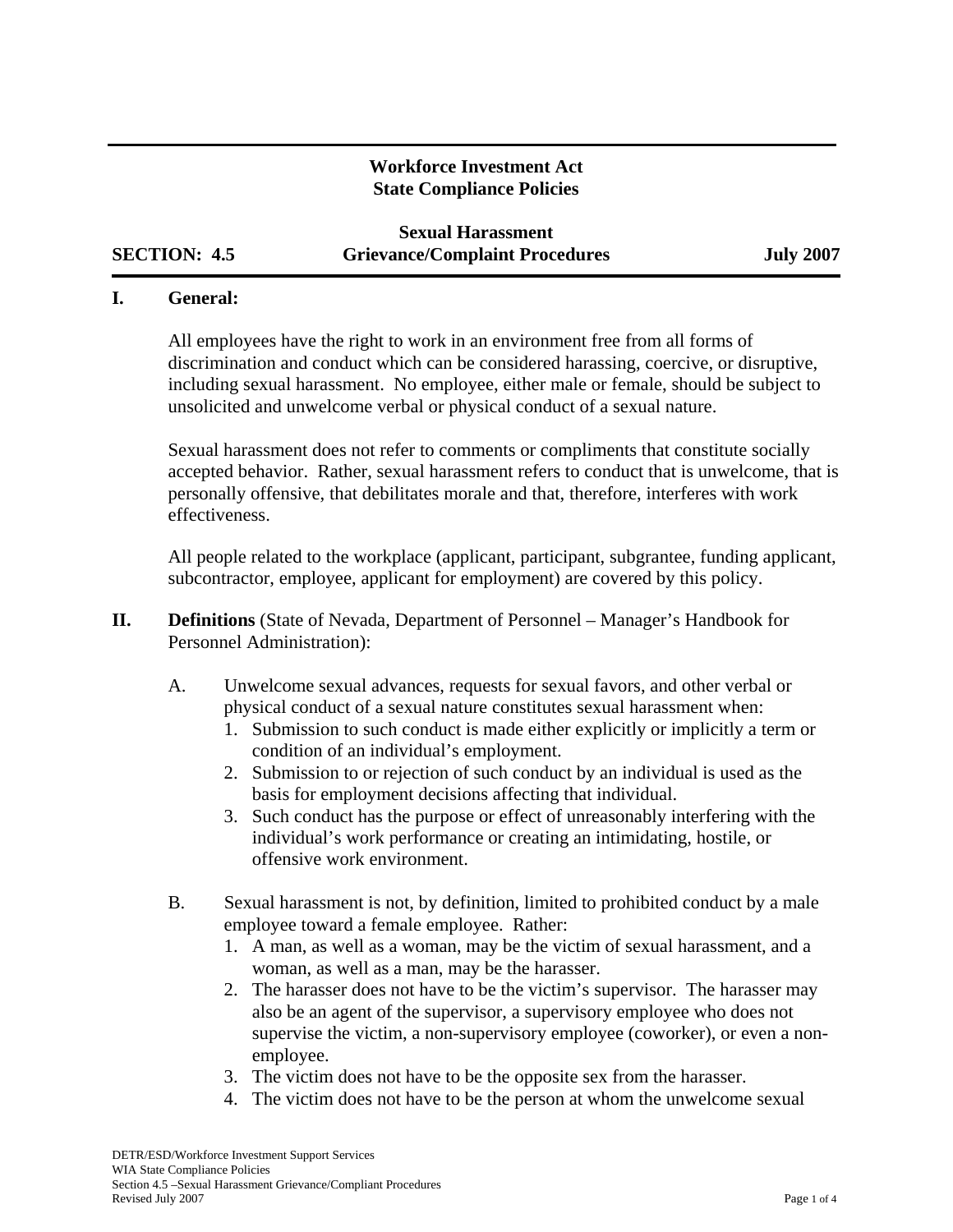conduct is directed. The victim may also be someone who is affected by such conduct when it is directed toward another person. For example, the sexual harassment of one employee may create an intimidating, hostile, or offensive working environment for another co-worker or interfere with the co-worker's work performance. The belief that such interference has occurred must be objectively reasonable.

5. Sexual harassment does not depend on the victim's having suffered a concrete economic injury as a result of the harasser's conduct. For example, improper sexual advances which do not result in the loss of a promotion by the victim or the discharge of the victim may, nonetheless, constitute sexual harassment where they interfere with the victim's work or create a harmful or offensive work environment. The belief that such interference has occurred must be objectively reasonable.

### **III. Grantee Responsibilities:**

Sexual harassment, whether committed by a supervisor, co-worker, or member of the public, is unlawful and violates state policy. State grantees are responsible for taking immediate and appropriate corrective action against complaints of sexual harassment regardless of the manner in which the employer becomes aware of the conduct. In addition, state grantees shall:

- A. Designate and make public the name of the Equal Opportunity (EO) officer and an alternate EO officer of the opposite sex [29 CFR Part 37 (37.23)].
- B. Inform all employees that they may file a complaint with the Nevada Equal Rights Commission (NRS 613.405).

If desired, the complainant may file a complaint directly with the Civil Rights Center (CRC) (within 180 days of an incident), the Nevada Equal Rights Commission (within 300 days of an incident), the Equal Employment Opportunity Commission (within 300 days of an incident), or outside legal counsel.

> Civil Rights Center Department of Labor 200 Constitution Ave., N.W., Room N4123 Washington, D.C. 20210 Voice: (202) 693-6502 TTY: (202) 693-6515

> > or

Nevada Equal Rights Commission 1325 Corporate Blvd., Suite 115 Reno, Nevada 89502 Voice: (775) 688-1288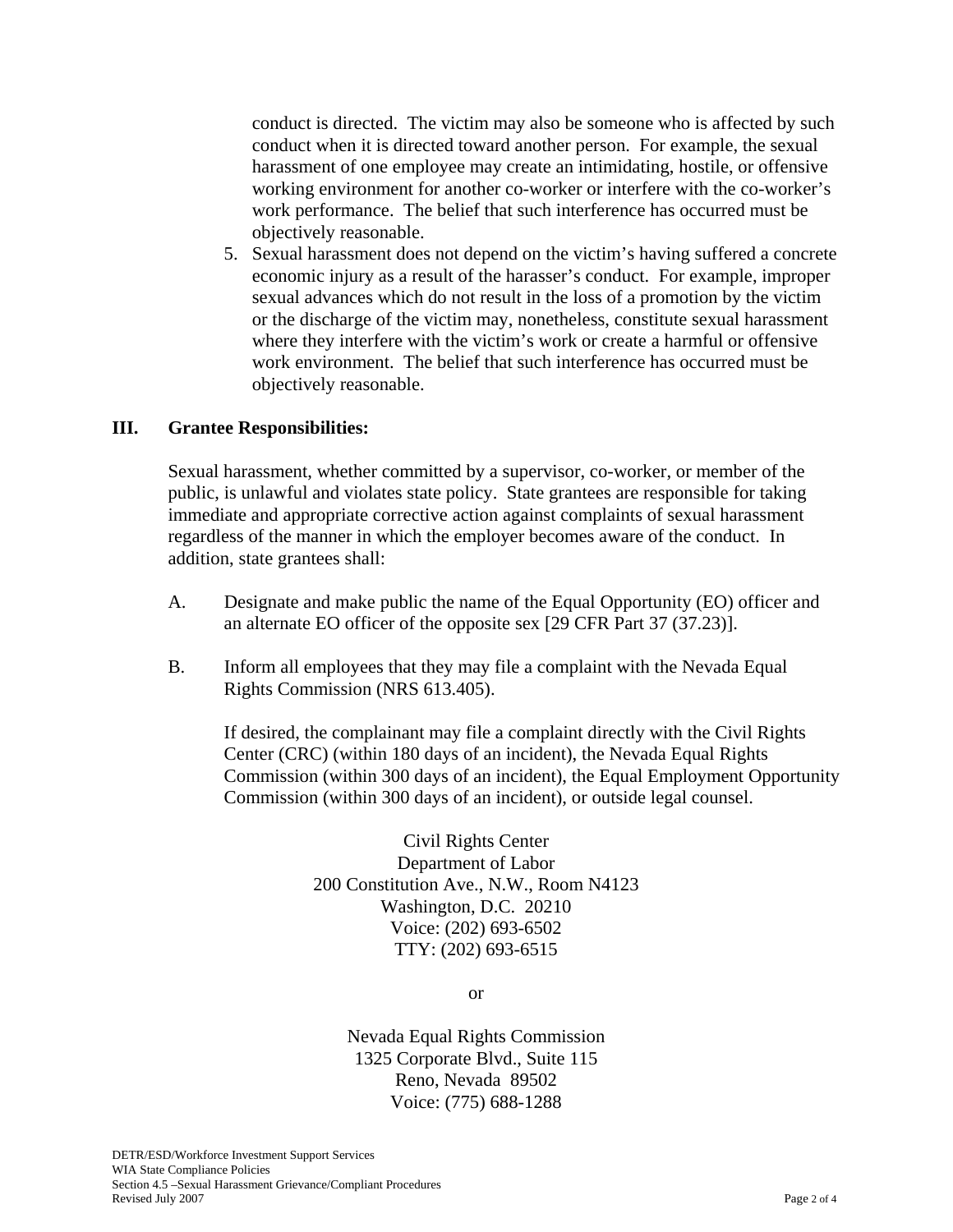# TDD: (775) 688-1288

or

Nevada Equal Rights Commission 1515 E. Tropicana Ave, Suite 590 Las Vegas, Nevada 89119 Voice: (702) 486-7161 TDD: (702) 486-7164

or

Equal Employment Opportunity Commission 255 E. Temple Street,  $4^{th}$  Floor Los Angeles, CA 90012 Voice: 1-800-669-4000 TTY: 1-800-669-6820

### **IV. Grantee Employees:**

Grantee employees are responsible for:

- A. Ensuring that they do not sexually harass any other employee, applicant for employment, or other individual in the workplace including participants, applicants, etc.;
- B. Cooperating in the investigation of complaints of alleged sexual harassment; and
- C. Otherwise cooperating with the efforts of the state or grantee to prevent and eliminate sexual harassment and to maintain a working environment free from such unlawful discrimination.

## **V. Informal Complaint Procedure:**

- A. Grantee employees or participants who feel they may have been a victim of sexual harassment should adhere to the following procedure:
	- 1. Immediately inform the person believed to be engaging in sexual harassment that the conduct was unwelcome, undesirable, or offensive.
	- 2. If, for whatever reason, the complainant is unwilling to follow the above (1.) initial attempt to settle the dispute or if the conduct believed to be sexual harassment persists after an objection, the complainant should, in a timely manner, notify his or her immediate supervisor or counselor of the sexual harassment.
	- 3. If the immediate supervisor or counselor is the cause of the sexual harassment, or the complainant prefers to report to someone of the same sex, the employee